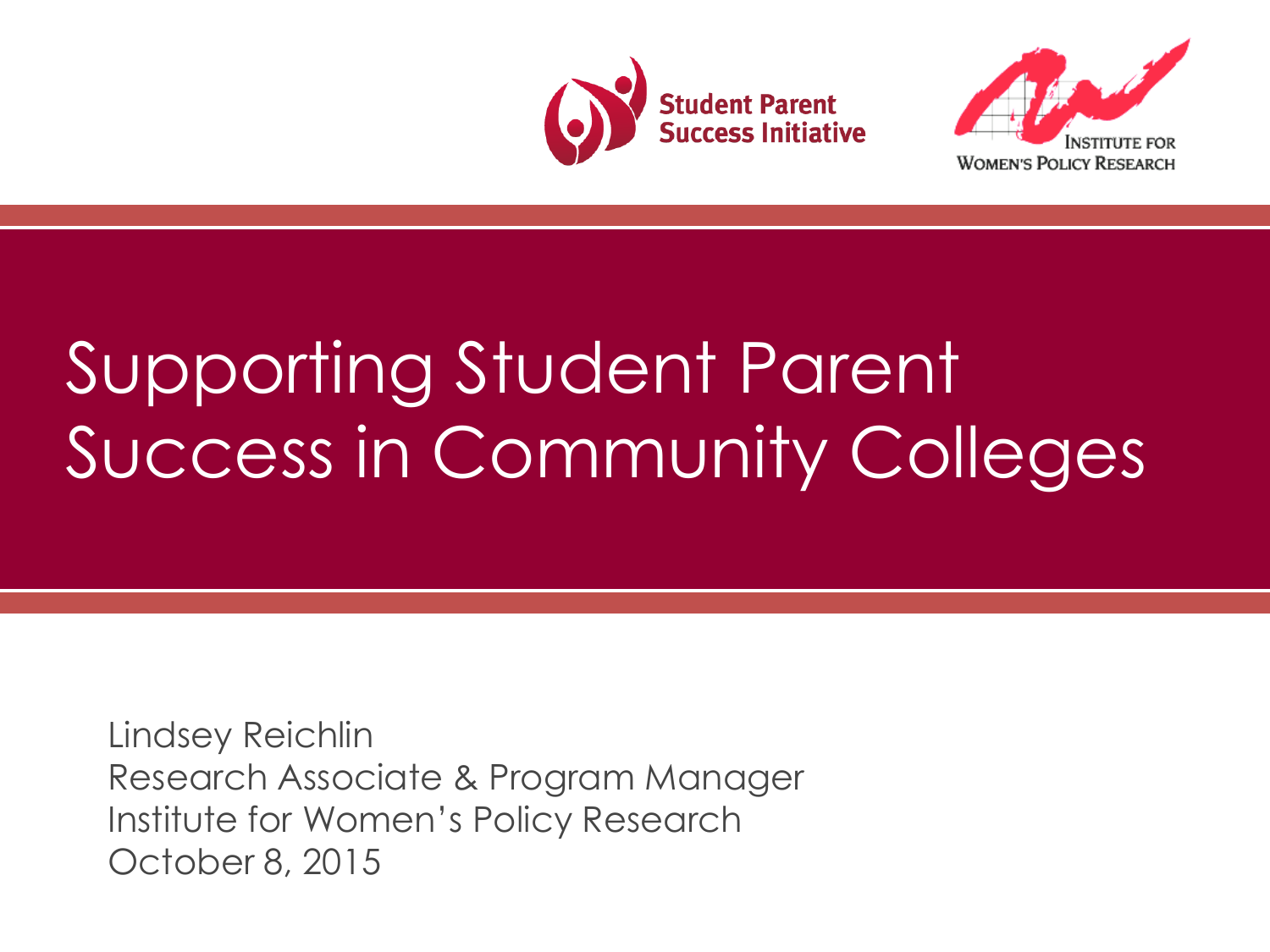### The Student Parent Success Initiative (SPSI)

### **SPSI focuses on supporting students with dependent children who are pursuing college.**

- Raises awareness of the need for student parent supports.
- Shares knowledge about programs/policy strategies that help low-income parents succeed in college.
- Provides technical assistance to enhance two-generation supports for student parents.



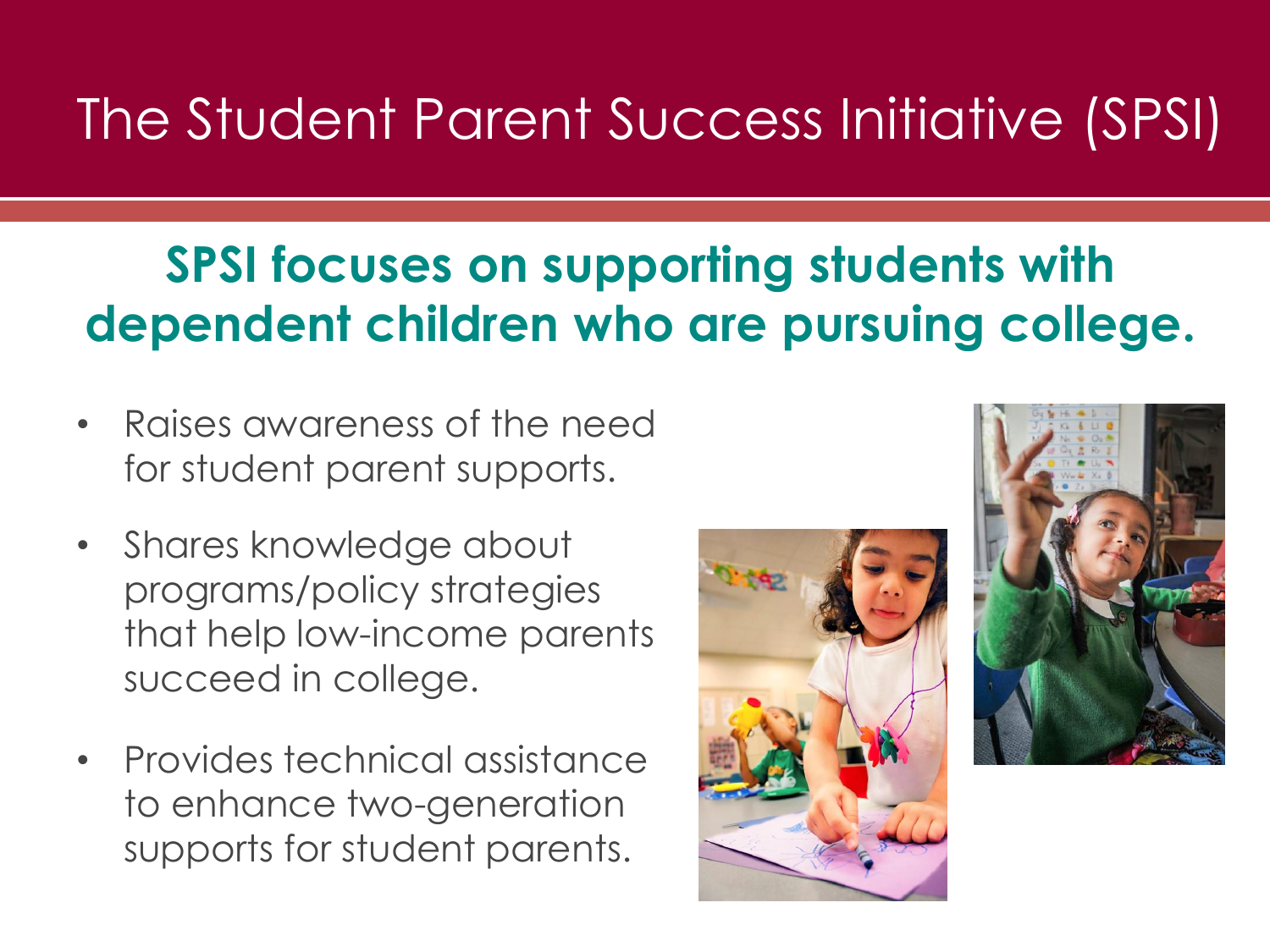### A College Degree Improves Socioeconomic Prospects for Entire Family



Women with an AA earn \$427,000 more in their lifetime than women with just a high school diploma.

A mother's education can improve children's economic, educational, & social outcomes.



Children of college-educated mothers do better in high school & are more likely to attend college.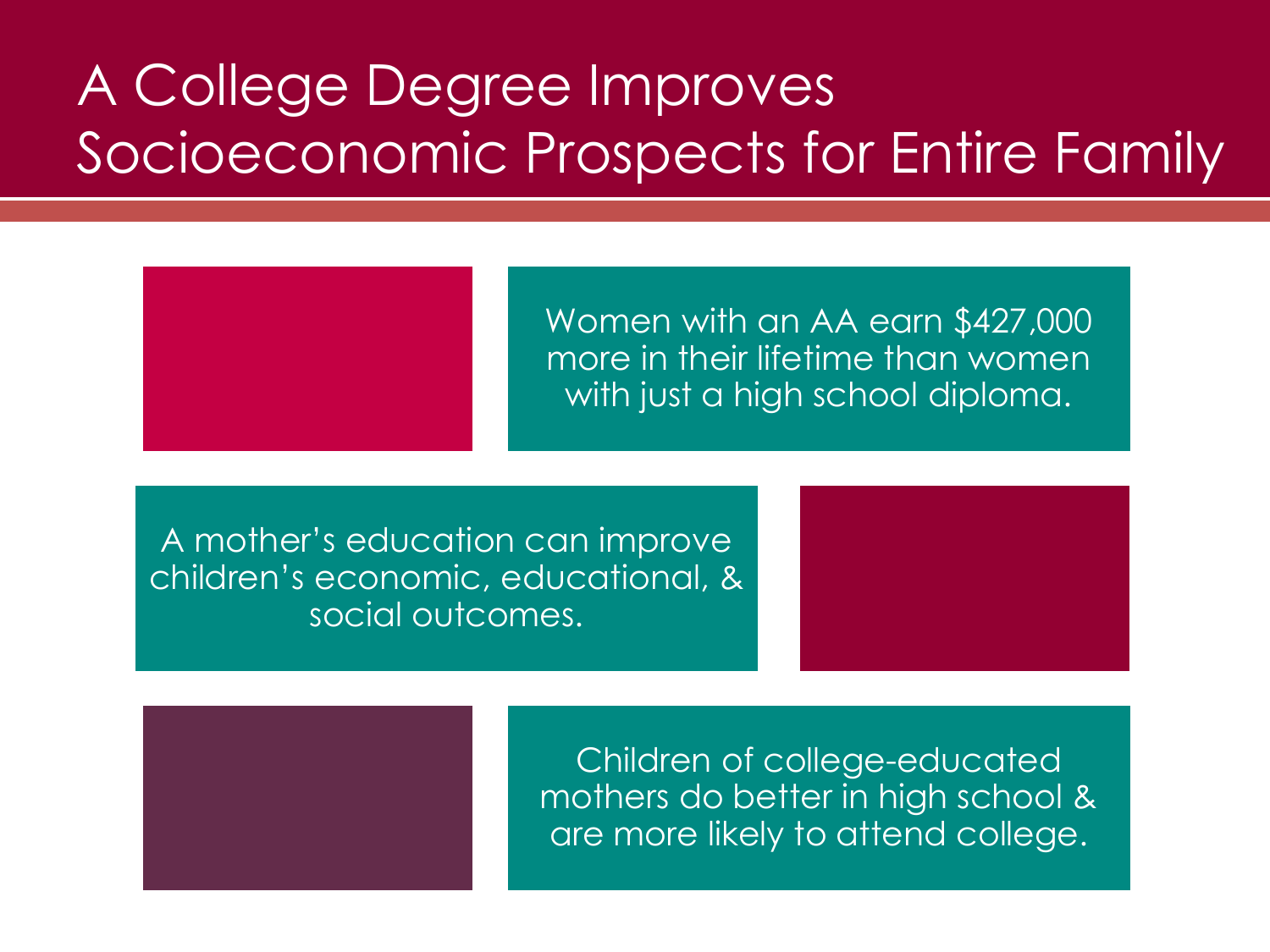### 4.8 Million Undergrads—26% of All College Students—are also Parents

#### **Number of Student Parents at Public 2-Year Institutions by Sex and Marital Status, 2011-12**



Student Aid Study and the Integrated Postsecondary Aid Survey (IPEDS).

**WOMEN'S POLICY RESEARCH**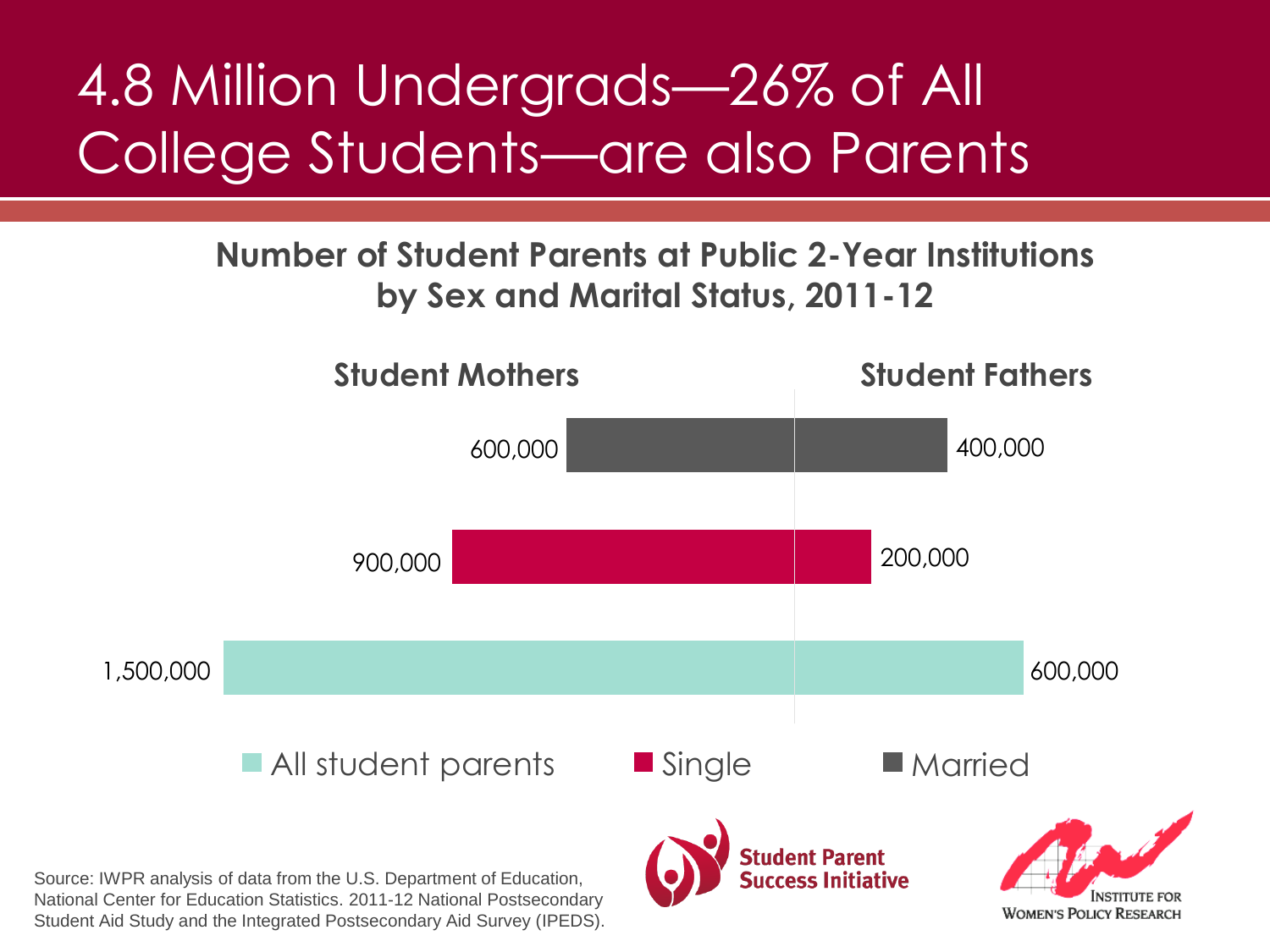# Largest Share of Student Parents Attend Community Colleges

**Distribution of Student Parents by Institution, 2011-12**

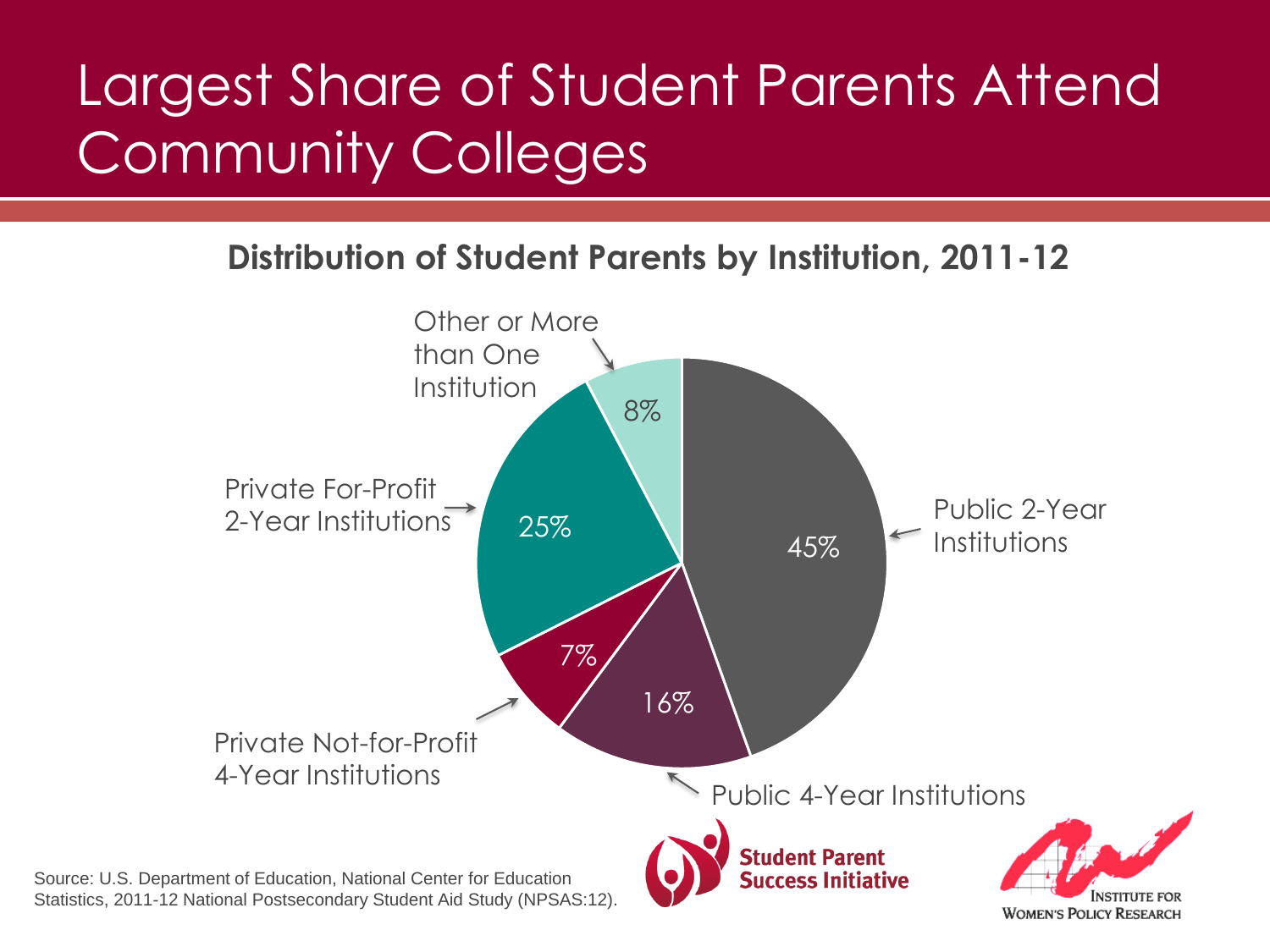# Over Half of Black Women at Community Colleges are Parents

### **Share of Community College Students with Dependent Children by Race/Ethnicity, 2011-12**



 $\blacksquare$  Women  $\blacksquare$  Men

Source: U.S. Department of Education, National Center for Education Statistics, 2011-12 National Postsecondary Student Aid Study (NPSAS:12).



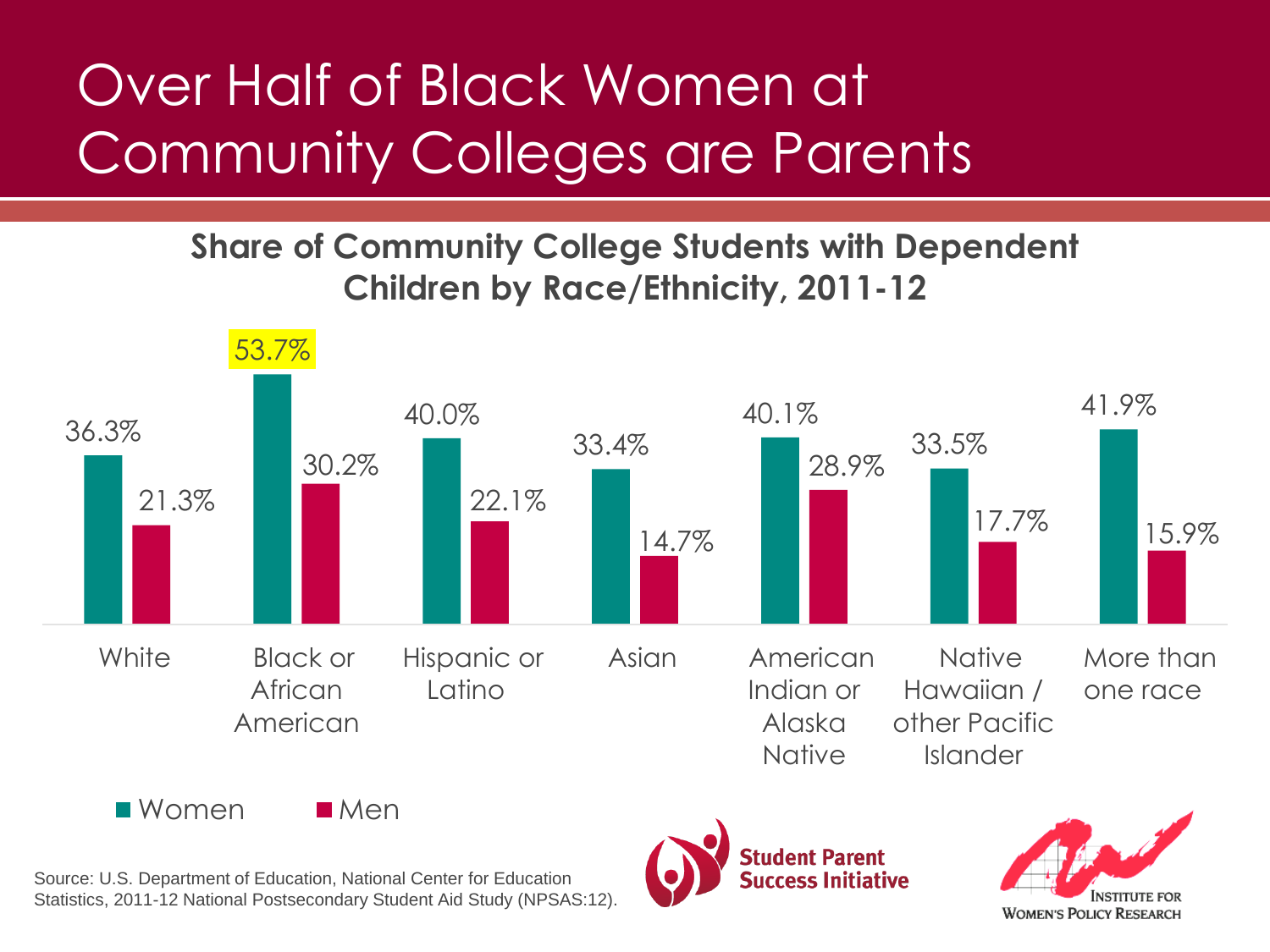### Many Student Parents are Low-Income, Work Full-Time, & Graduate with High Debt

Nearly 70% of 2-year student parents live ≤200% of poverty, compared with half of 2-year students overall.

89% of single student parents at community colleges live ≤200% of poverty.

Two-thirds of student parents at community colleges also work, & 39% work full-time.

Student mothers graduate with the highest student debt (\$29,136 compared with \$25,227 for all students).



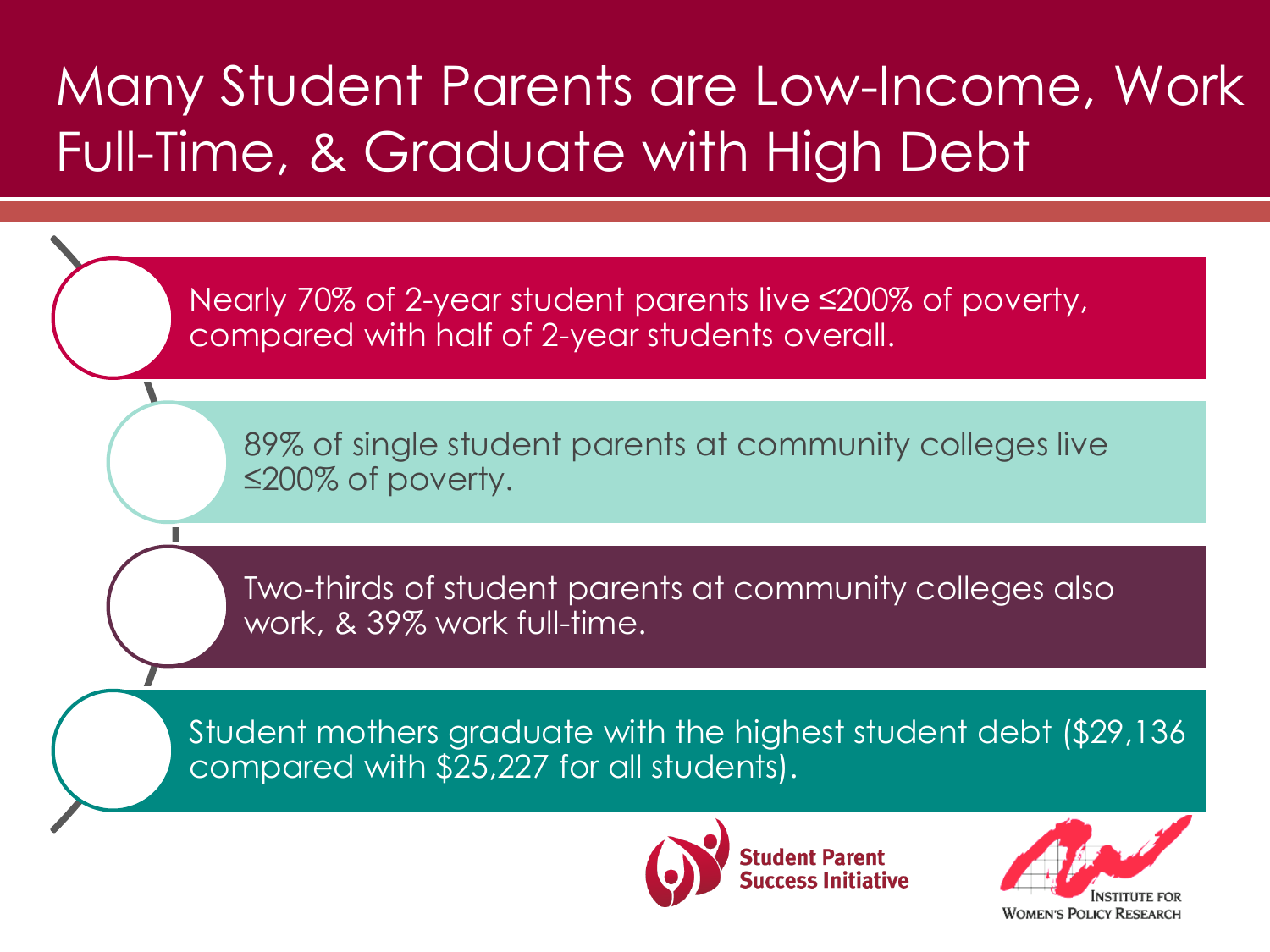# Campus Child Care Declining, Especially at Community Colleges

**Percent of Colleges with Campus Child Care, 2002-2013**



Source: IWPR analysis of data from the U.S. Department of Education, National Center for Education Statistics. Integrated Postsecondary Education Data System (IPEDS).

### **Student Parent Success Initiative**

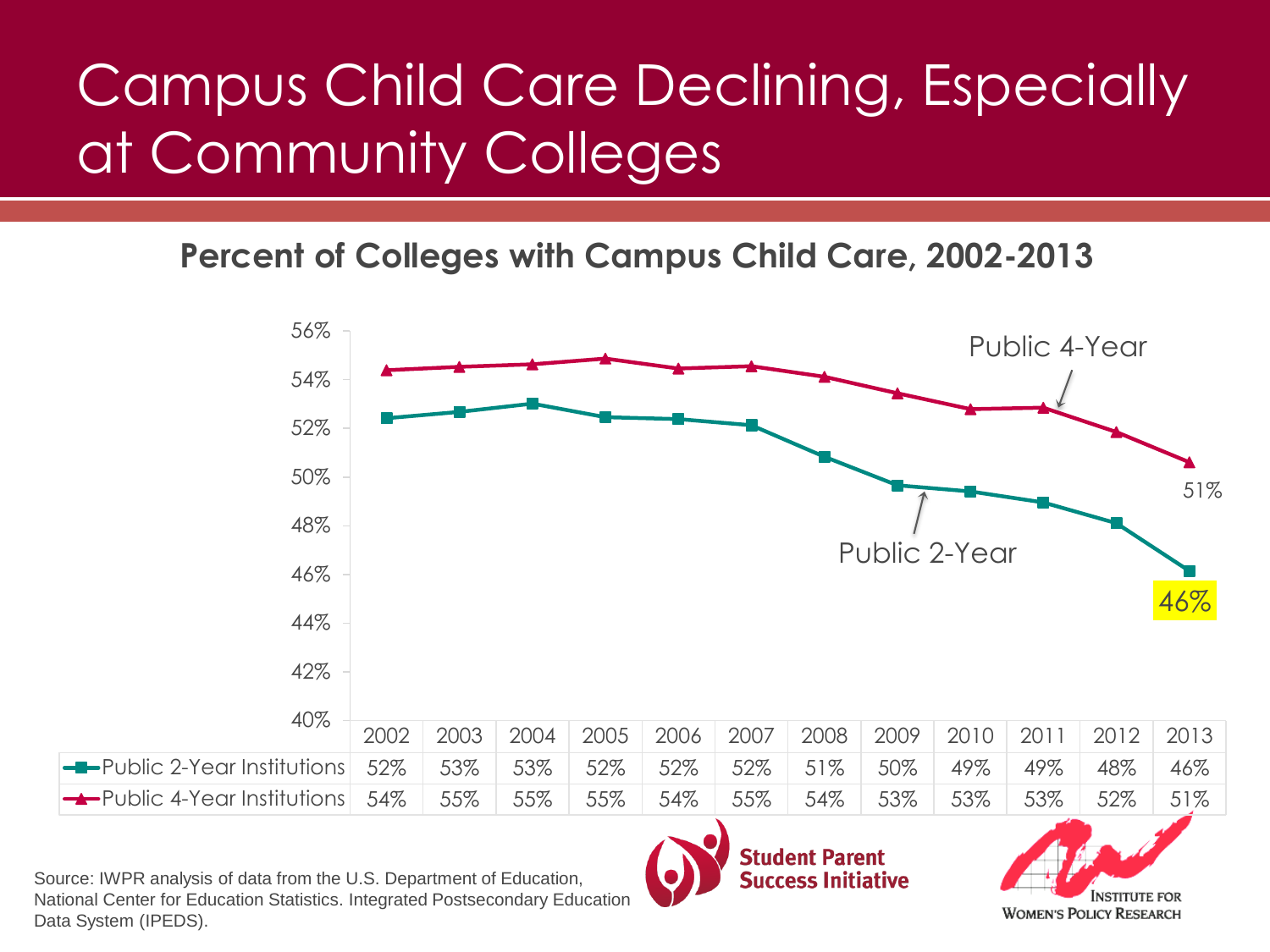# Child Care Costs are Too High for Many Student Parents

- Community college student parents who pay for child care spend an average of \$415 per month.
- Low-income student parents more likely to use unpaid child care compared with higher-income parents.
- Financial considerations, family care needs, & lack of child care are main reasons for stop outs among parents in college.



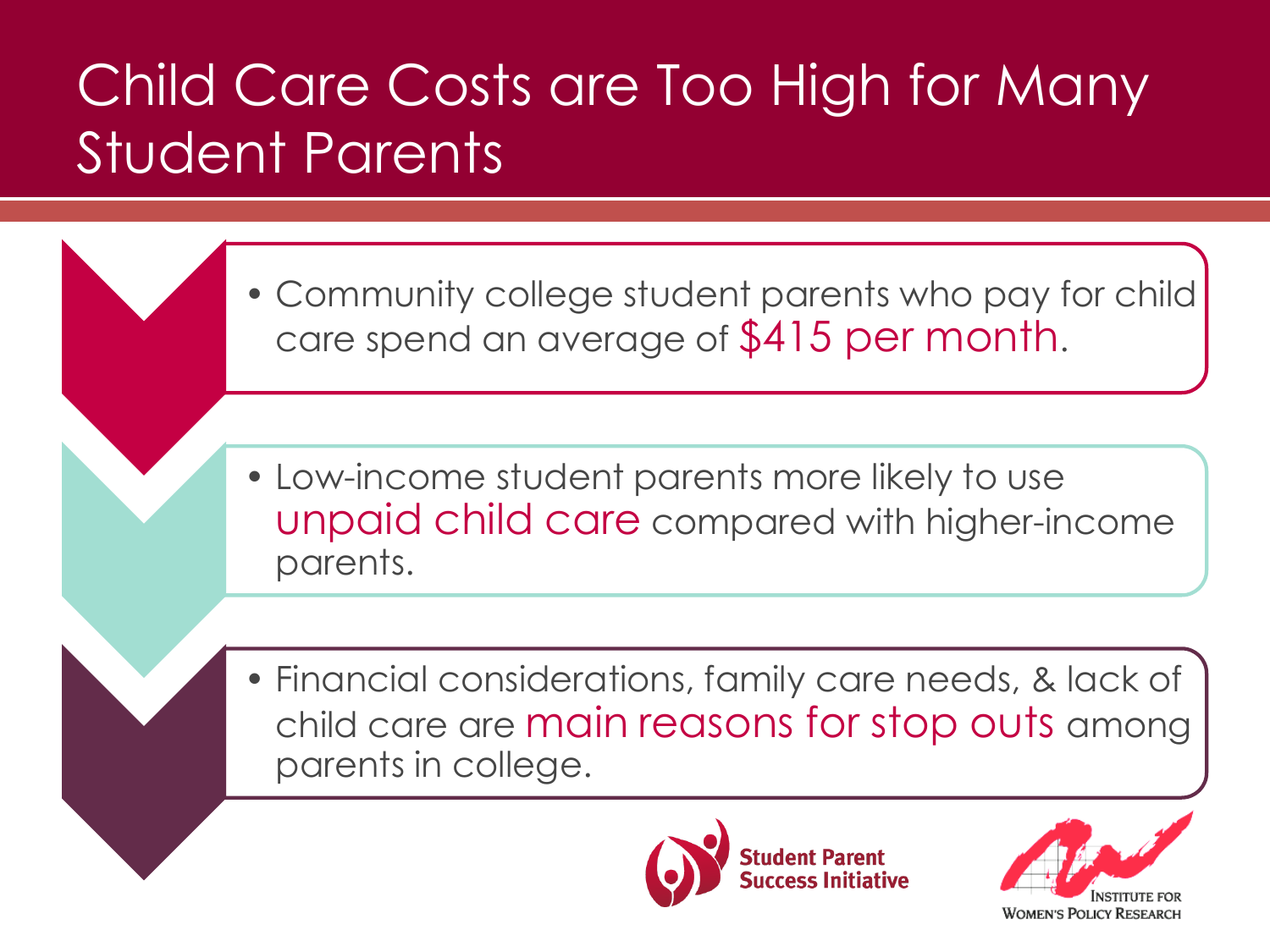# Only 26% of 2-Year Student Parents Attain a Degree or Certificate in 6 years

#### **Degree Attainment for Public 2-Year Students by Parent & Dependency Status within 6 Years of Enrollment, 2003-09 Student**



Source: U.S. Department of Education, National Center for Education Statistics, 2003-04 Beginning Postsecondary Students Longitudinal Study, Second Follow-up (BPS:04/09).

Attained a degree or certificate Not enrolled, left without a degree



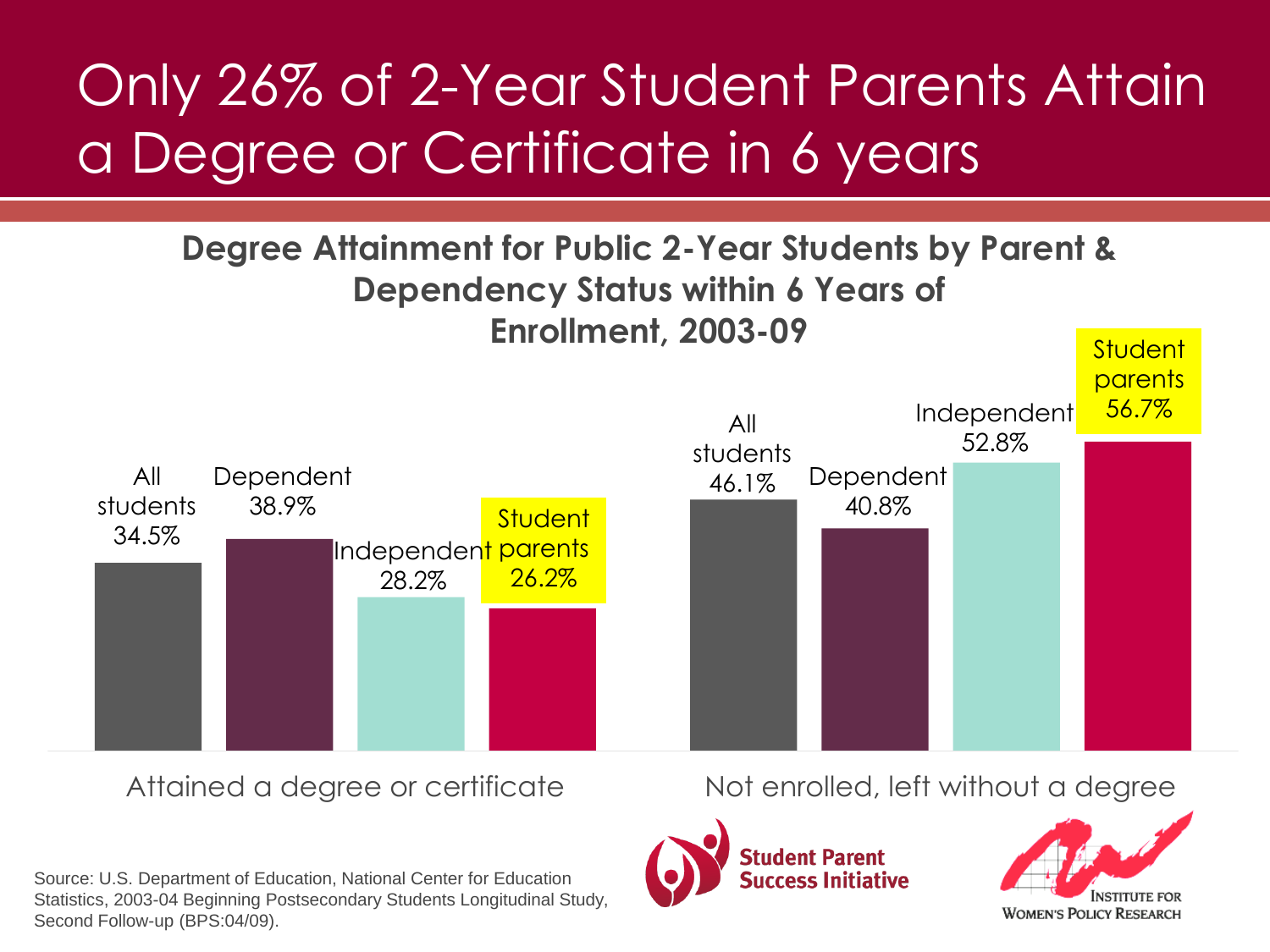### Growing Visibility of Student Parents' Needs



Hillary Clinton held a town meeting event at Exeter High School in Exeter, N.H. on Aug. 10, 2015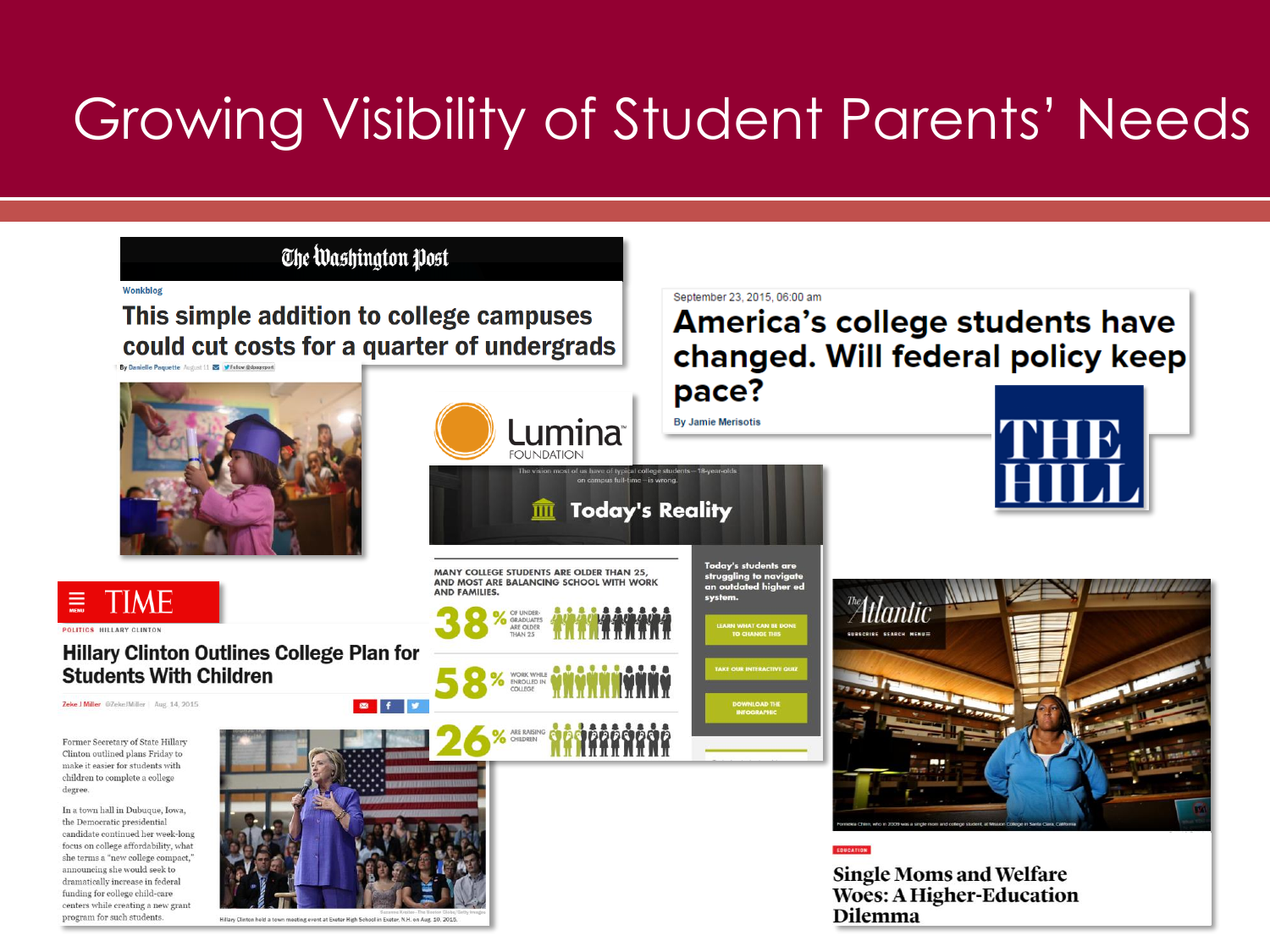### Assessing the Needs & Experiences of Women in Community College

"Being a student and a parent is difficult. You have children competing for attention while you try to concentrate on school. I have managed to squeeze 4 classes into 2 hours per week while working online. Time is a luxury most parents do not have."



MORE THAN FOUR IN TEN STUDENTS WORK WHILE IN SCHOOL Figure 3.2 Employment Status of Respondents by Parent Status and Race

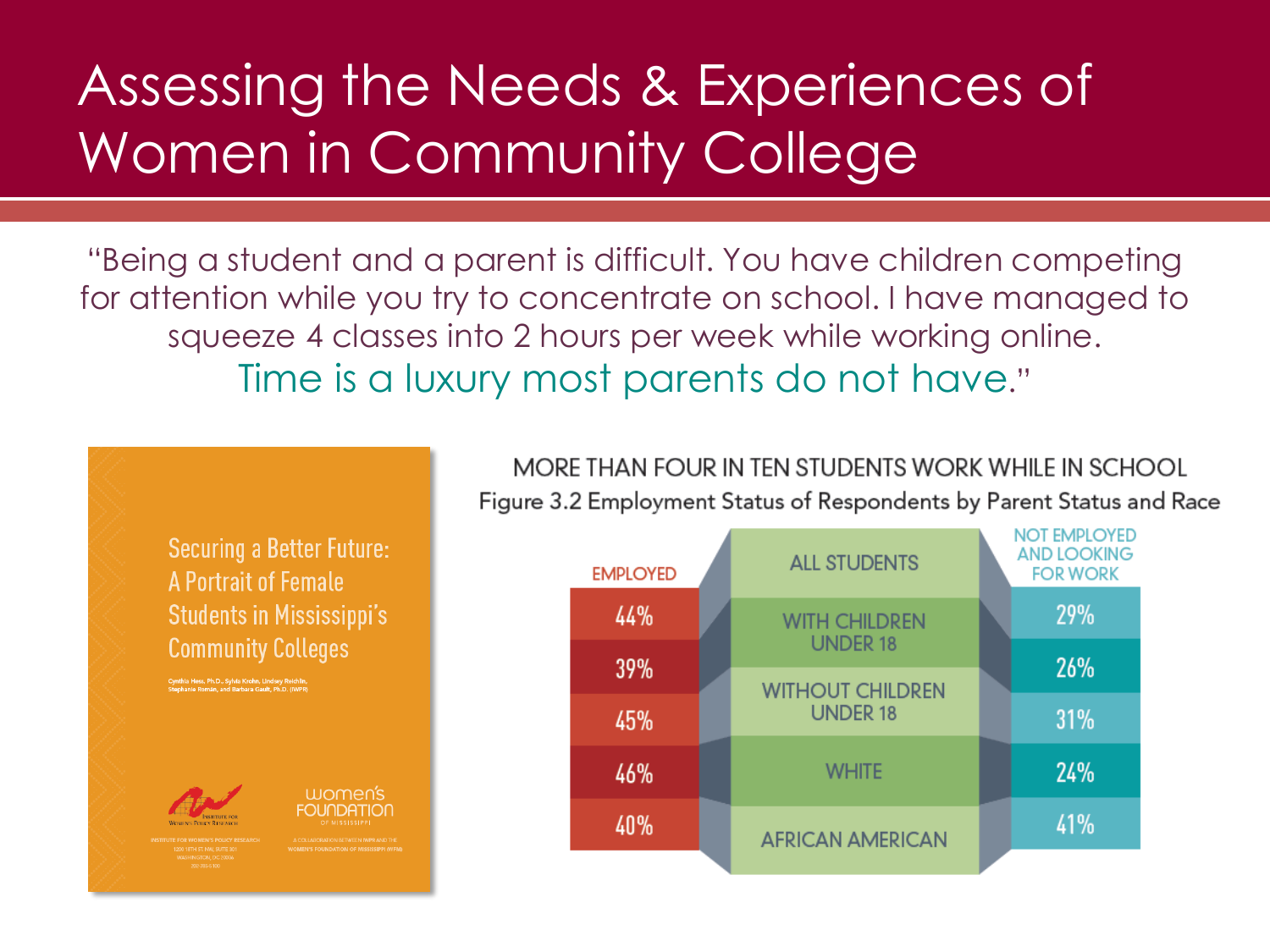## What Motivates MS Women to Enroll in Community College

"I am thankful that I am able to attend college. After becoming a parent at a young age, I didn't think I would ever attend college, so it means everything to me. After I complete, I can support my family & hopefully be a role model to my daughter."

#### **REASONS TO PURSUE COLLEGE:** ECONOMIC SECURITY, FAMILY SUPPORT, AND PERSONAL FULFILLMENT Figure 2.1. Top Six Reasons Students Give for Pursuing Higher Education by Parent Status<sup>5</sup>

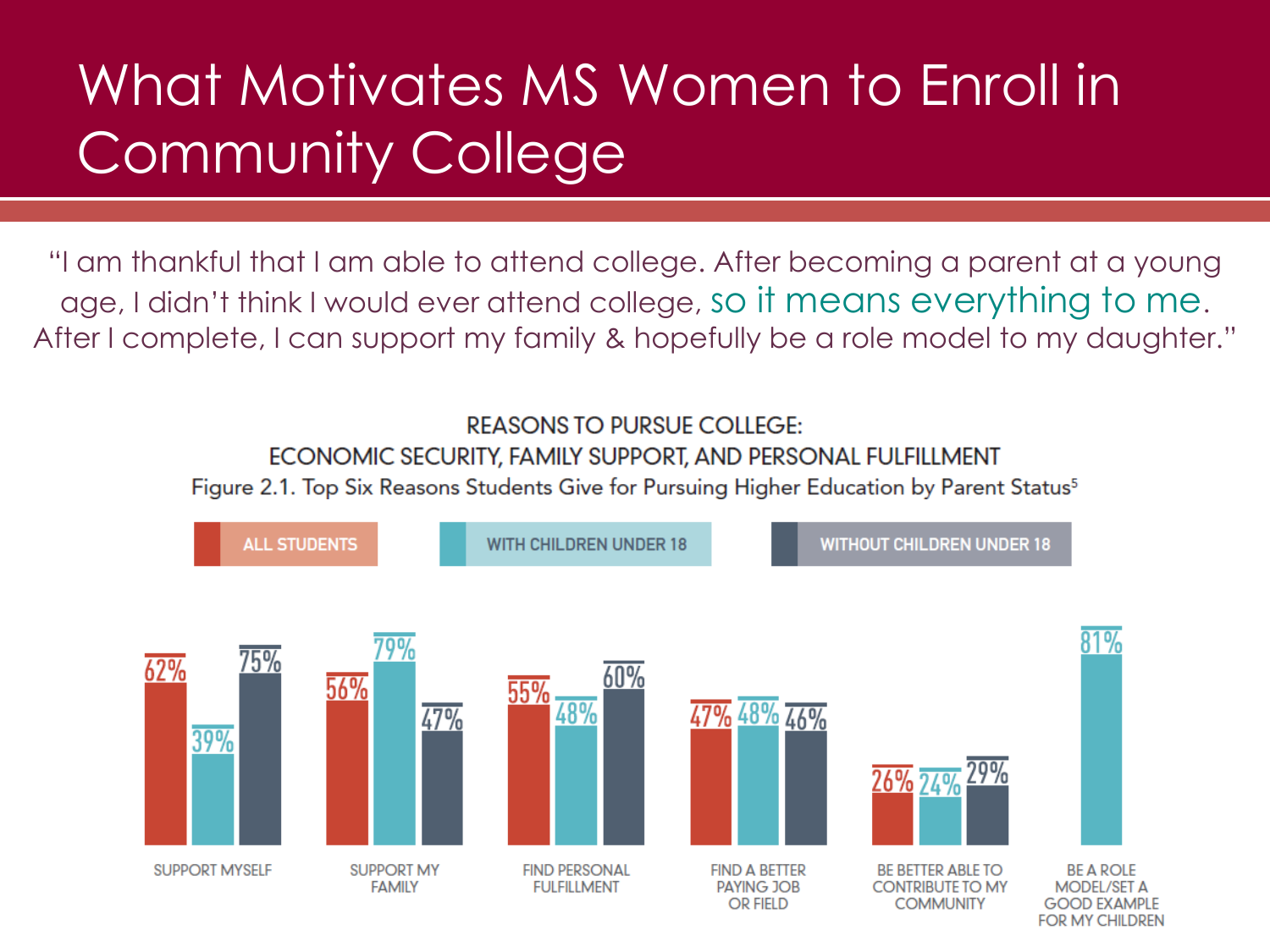### Supporting the Success of Student Parents in Community College